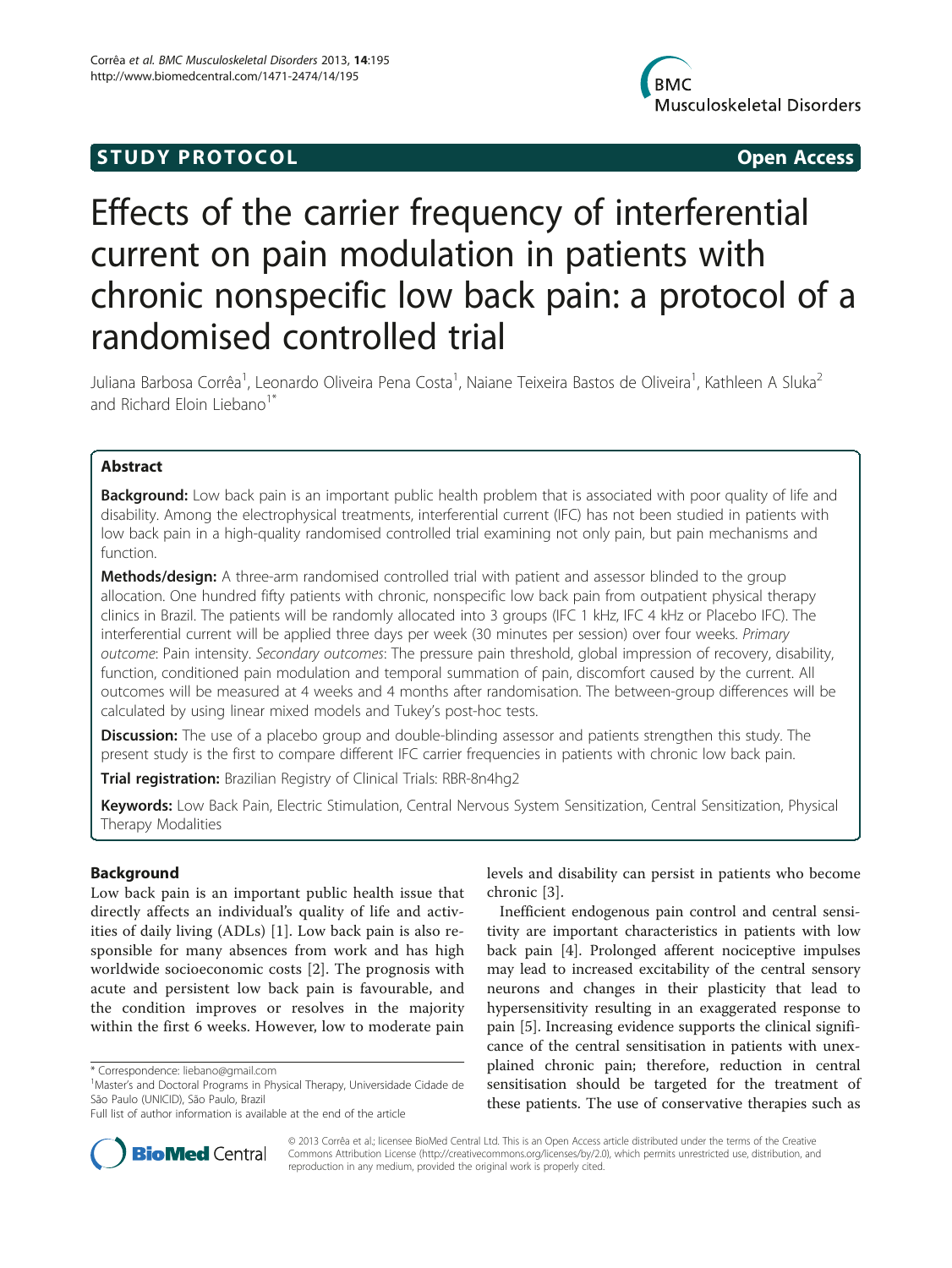transcutaneous electrical nerve stimulation (TENS) and manual therapy in experimental models suggests that these treatments can reduce the central sensitization in animals and could desensitise the central nervous system (CNS) in humans [[6,7\]](#page-5-0).

The treatment of chronic low back pain aims to reduce pain and disability [\[8\]](#page-5-0). Exercise is widely prescribed for treating patients with chronic low back pain [\[9](#page-5-0)]. However, patients with low back pain may have significant pain that limits their physical capacity, making it difficult to exercise [\[10\]](#page-5-0). Therefore, the use of electrophysical agents to decrease pain could enable these patients to participate in an exercise program at an earlier stage of recovery [\[10](#page-5-0)]. Among the electrotherapeutical resources, interferential current (IFC) has been studied for the treatment of acute [[11](#page-5-0)] and chronic low back pain [[10](#page-5-0)]. A recent systematic review concluded that when combined with other treatments, such as exercises and massage, IFC demonstrates advantages over placebo and non-treatment control groups in reducing the intensity of pain associated with musculoskeletal disorders [[12](#page-5-0)]. However, little evidence has indicated that the use of IFC alone can reduce the intensity of pain [[12\]](#page-5-0), disability or use of analgesics, or improve function in patients with chronic low back pain [[10\]](#page-5-0).

Despite various adjustments to the amplitudemodulated frequency (AMF) often used in clinical practice to treat different injury or disease stages, studies have indicated that AMF does not influence hypoalgesia in healthy individuals [\[13,14](#page-5-0)], which suggests that the main parameter that should be adjusted is the carrier frequency of the current to affect the pain inhibitory mechanisms [[13](#page-5-0)]. A 2 kHz carrier frequency is often used to strengthen the muscles, and a 4 kHz frequency is used to produce analgesia. However, this conduct is based on therapists' personal observations, equipment manuals [[15](#page-5-0)] and not on controlled studies. Only one study [[16](#page-5-0)] has compared the effect of the carrier frequencies of the interferential current on the pressure pain threshold in healthy individuals. This study demonstrated that a 1 kHz frequency provides a higher hypoalgesic response compared with 8 kHz or 10 kHz during and after IFC stimulation. However, the evidence on the use of IFC alone for decreasing pain remains insufficient. In addition, chronic low back pain appears to be linked to central sensitisation and a deficiency in the activation of the central pain inhibition mechanisms. Thus, these patients could possibly benefit from the use of IFC to relieve their symptoms. For these reasons, we decided to conduct a prospective randomized controlled study to assess the effects of IFC on pain at rest and during movement, and the disability in patients with chronic low back pain. This study also aims to assess if the use of IFC would reactivate the innate mechanism of conditioned pain modulation and decrease the central hypersensitivity in chronic low back pain patients.

## Methods /design Study design

This is a three-arm randomised controlled trial with patient and assessor blinded to the group allocation. Figure [1](#page-2-0) provides a flowchart of the study.

#### Participants, therapists, centres

Patients seeking physical therapy treatment at the clinic of the Universidade Cidade de São Paulo - UNICID and the Centro de Especialidades Médicas de Guarulhos - CEMEG through medical referral who present nonspecific low back pain for at least 3 months and with a minimum pain intensity of 3 in the 0–10 pain numeric rating scale (NRS-Brazilian-Portuguese version) [[17\]](#page-5-0) during the last 7 days will be included in the study. Patients of both genders with ages ranging from 18 to 80 years old will be included. Patients with severe spinal disorders such as fractures, tumours and inflammatory diseases including ankylosing spondylitis; patients with nerve root disorders confirmed by neurological exams (herniated disks and spondylolisthesis with neurological involvement, spinal canal stenosis and others); patients suffering from neurological diseases, severe cardiopulmonary diseases, pregnancy, infection or skin lesions at the current application site, cancer, or changes in sensitivity and allergy in the region of electrode positioning; and patients who require artificial cardiac pacemakers will be excluded.

Participants will be assessed by the researcher responsible for the assessments during the study to verify that they fit the inclusion criteria. If eligible, they will be informed of the study objectives. They will then sign an informed consent form to participate in the study. The present study was approved by the Research Ethics Committees of Universidade Cidade de São Paulo and Centro de Especialidades Médicas de Guarulhos.

Due to the nature of the intervention, only the therapist responsible for application of IFC will be aware about group allocation; the assessor and the participants will be blinded to the group allocation. To keep the evaluator blind to the study groups, the device will be covered with a dark cloth.

#### Intervention

Each participant will be randomly allocated to one of 3 groups: Group IFC 1 kHz (n = 50), Group IFC 4 kHz  $(n = 50)$  and a Placebo IFC Group  $(n = 50)$ . All participants will receive 30 minutes of current stimulation (the current amplitude will not be increased for the participants in the placebo group) 3 times per week on alternate days for 4 weeks for a total of 12 sessions.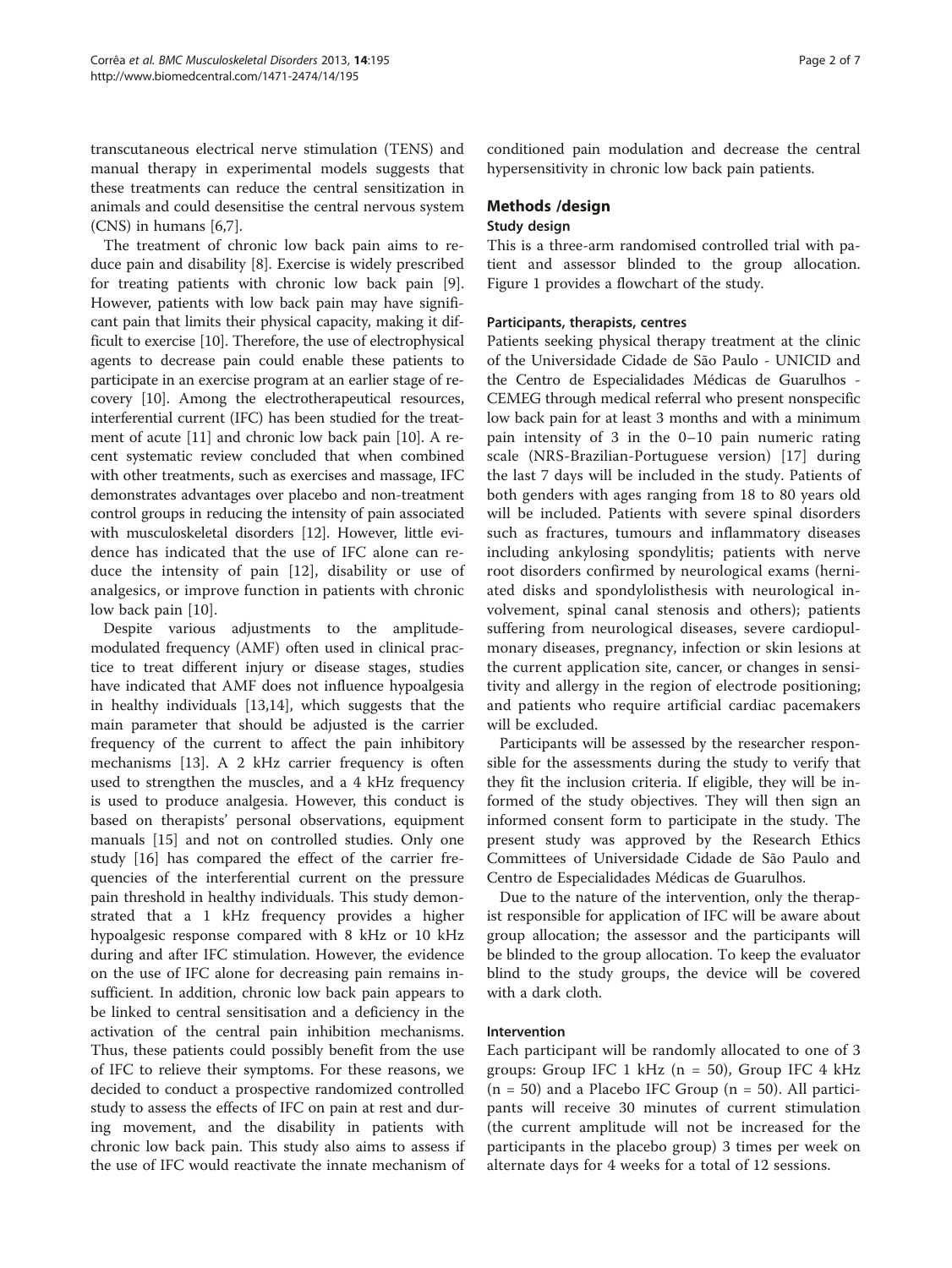<span id="page-2-0"></span>

The present study will use the Neurovector equipment that produces a medium-frequency alternating current (Neurovector, Indústria Brasileira de Equipamentos Médicos - IBRAMED®, Amparo, Brazil). This equipment was developed exclusively for the present study and is not commercially available. The technique used will involve a bipolar mode with 2 channels located 5 cm from the L3 and L5 spinous processes. The following parameters will be employed: current carrier frequency according to the patient group (1 or 4 kHz);  $AMF = 100$ Hz; Sweep = 50 Hz; 1:1 swing pattern and 30 minutes of stimulation.

The procedures for the placebo group will be similar to those of the other groups; however, the current amplitude will not be increased. The patients will be informed that they may or may not feel any sensation at the application site of the electrodes [[13\]](#page-5-0). For the active groups, the therapist will increase the current amplitude until the participant reports feeling a strong but comfortable tingling. Every 5 minutes, the therapist will ask each participant whether the "strong but comfortable tingling" remains. In case of sensory habituation, the current amplitude will be increased until the participant reaches the previous sensation. After ending the application, the patient will wait for 20 minutes for the necessary measurements be taken.

# Outcome measures

# Primary outcome

Pain intensity after all treatment sessions and 4 months after randomisation.

#### Secondary outcomes

(1) pressure pain threshold; (2) current discomfort; (3) disability; (4) global impression of recovery; (5) functional performance; (6) conditioned pain modulation and pain temporal summation; and (7) analgesic use measured in all time-points.

#### Measurement instruments

#### Pain numerical rating scale (NRS)

Pain intensity will be assessed using the pain numerical rating scale (NRS) [\[18](#page-5-0)], which assesses the level of pain intensity perceived by the patient through an 11-point scale (ranging from 0 to 10), with 0 indicating "no pain" and 10 indicating the "worst possible pain". The pain assessment will be carried out verbally with the patient reporting the pain intensity. This instrument has been translated and cross-culturally adapted for the Brazilian population [[17\]](#page-5-0).

The pain will be assessed prior to applying the current, at 30 minutes of treatment with the current still on and 20 minutes after the current is turned off. This variable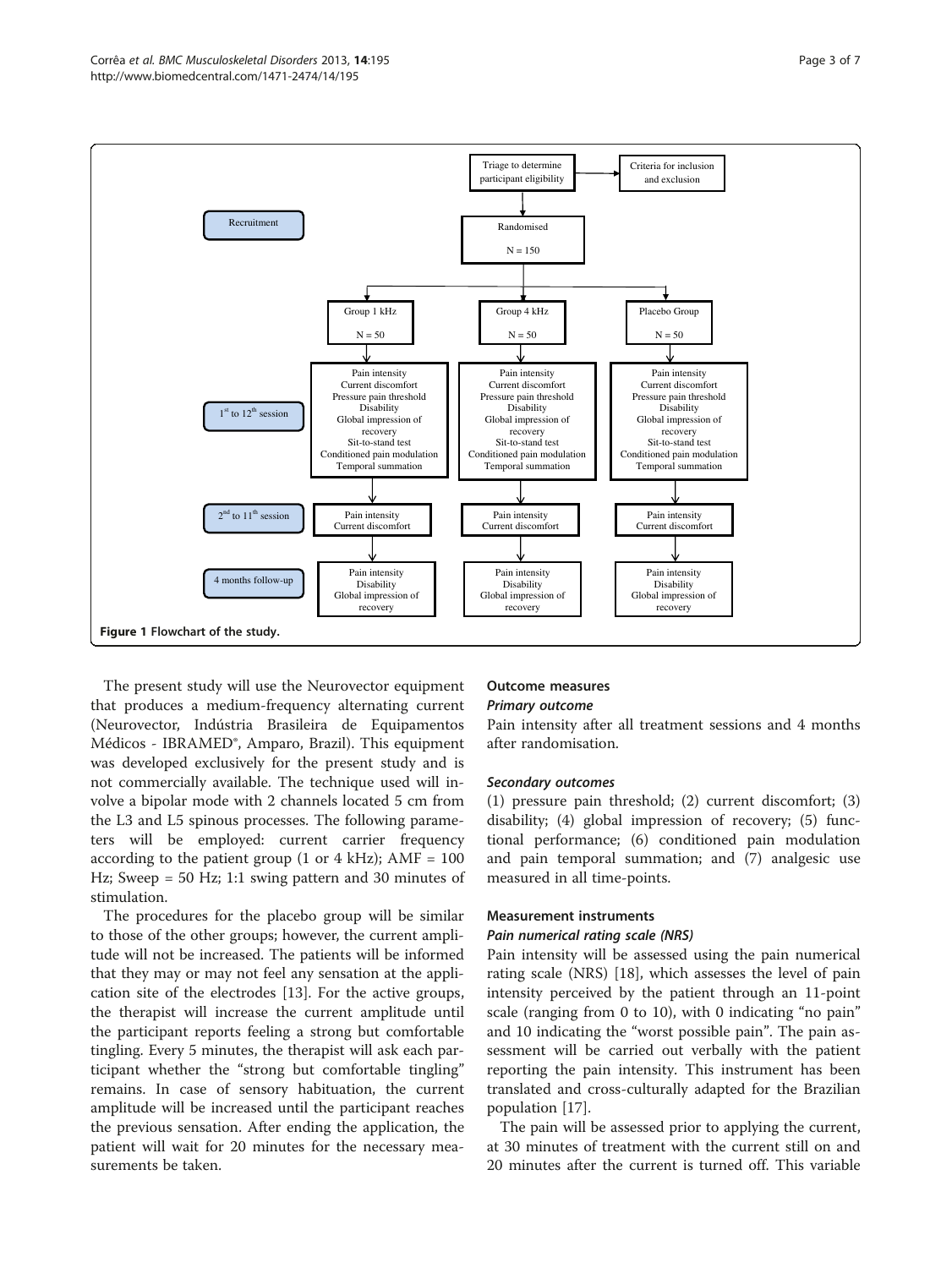will be measured in all sessions, after treatment and in the follow-up examination after 4 months.

#### Pressure pain threshold (PPT)

The pressure pain threshold (PPT) will be measured using a Somedic digital pressure algometer (Somedic Inc., Hörby, Sweden). Assessments will be performed prior to application of the current, immediately after the 30<sup>th</sup> minute of stimulation and 20 minutes after the session has ended. This assessment will be performed in the first and last sessions.

Hygienisation with soap and water will be performed at the assessed sites. After cleaning the skin, the areas to which the algometer will be attached will be marked with a tape measure and a pen. Two points will be marked bilaterally: the first located 5 cm lateral to the L3 spinous process [[19](#page-5-0)] and the second located 5 cm lateral to the L5 spinous process [[20\]](#page-5-0). A point, to be used as a control, will also be marked on the tibialis anterior muscle of the right leg, 5 cm lateral to the tibial tuberosity [[21\]](#page-5-0).

The assessor will conduct a preliminary study of intraobserver reliability for measuring the pressure pain threshold at the evaluation points that will be used in the study. Ten participants with chronic low back pain will be recruited and assessed on two occasions that are 48 hours apart. The intra-evaluator reliability for the measurement of the PPT will be estimated by calculating the intraclass correlation coefficients (ICC type 3,2) for the tibialis anterior muscle and the low back muscles.

During the PPT measurements, the circular probe of the algometer  $(1-cm^2 \text{ area})$  will be positioned perpendicular to the skin and pressed at approximately 50 kPa/s [[22](#page-5-0)]. Participants will be asked to press a button when the pressure or discomfort sensation becomes clearly painful. Two pressure measurements (in kPa) will be collected from each area at 30-s intervals.

Two demonstrations of the procedure will be conducted for each participant in the extensor muscles of the dominant forearm to ensure that the test is wellunderstood. The mean values will be used for the lumbar region and the tibialis anterior muscle in the pain threshold data analysis.

## Current discomfort

The discomfort caused by the current will be assessed using a 10-cm visual analogue scale (VAS) where the far left end indicate "very comfortable" and the far right end indicate "very uncomfortable" [\[23](#page-5-0)]. The discomfort will be assessed at 30 minutes of stimulation in all sessions.

#### Roland-Morris disability questionnaire

Disability will be assessed by the Roland-Morris disability questionnaire, which is widely used to assess the

functional performance associated with low back pain [[24\]](#page-5-0). This instrument, which has been translated and cross-culturally adapted for the Brazilian population [[25\]](#page-5-0), consists of 24 items that describe the daily activities that prove difficult for the patients to perform due to low back pain. Many of the selected items are directly correlated to a greater impairment in functional performance. The patients will be instructed to verbally state which items describe them on the particular assessment day. The questionnaire will be applied on the first and last days of treatment and at the 4-month follow-up (conducted by telephone).

#### Global perceived effect scale

The global impression of recovery will be assessed through the global perceived effect scale [[26,27\]](#page-5-0), which has been translated and cross-culturally adapted into Brazilian-Portuguese [[17](#page-5-0)] and corresponds to an 11 point scale ranging from −5 points (much worse) to 0 (no change) to 5 points (completely recovered). To measure the global impression of recovery, the participants will be asked the following: "Compared with the beginning of the first episode, how would you currently describe your back?" Positive scores represent recovery, and negative scores indicate a worsening of the symptoms. The scale will be applied before and after treatment and at the 4-month telephone follow-up.

#### Sit-to-stand test

Functional performance will be assessed through a sitto-stand test. The patients will be instructed to sit and stand 5 times from a chair with a backrest with their arms crossed in front of them as quickly as they can [[28\]](#page-5-0). The test will be timed, and immediately after the test, the patients will be questioned regarding the low back pain experienced during the test. The test will be performed during the first and last sessions prior to the application of the current and after 30 minutes of current stimulation.

#### Pain temporal summation

Temporal summation (TS) will be induced by an analogue pressure algometer (FPK20, Wagner Instruments, Greenwich, CT, USA) with a circular metal tip measuring 0.79 cm<sup>2</sup>. The evaluator will be trained prior to the data collection. The area selected for TS analysis will be the site indicated as the lower pain threshold in the low back algometry in which three stimuli per second will be applied with a pressure of approximately 2 kg/s to determine the best value for use in the TS test. Next, 10 stimuli will be performed using the algometer on the selected region. Each TS stimulus will be maintained for 1 second before being released, and the stimuli will be spaced at 1-second intervals. A timer will be used to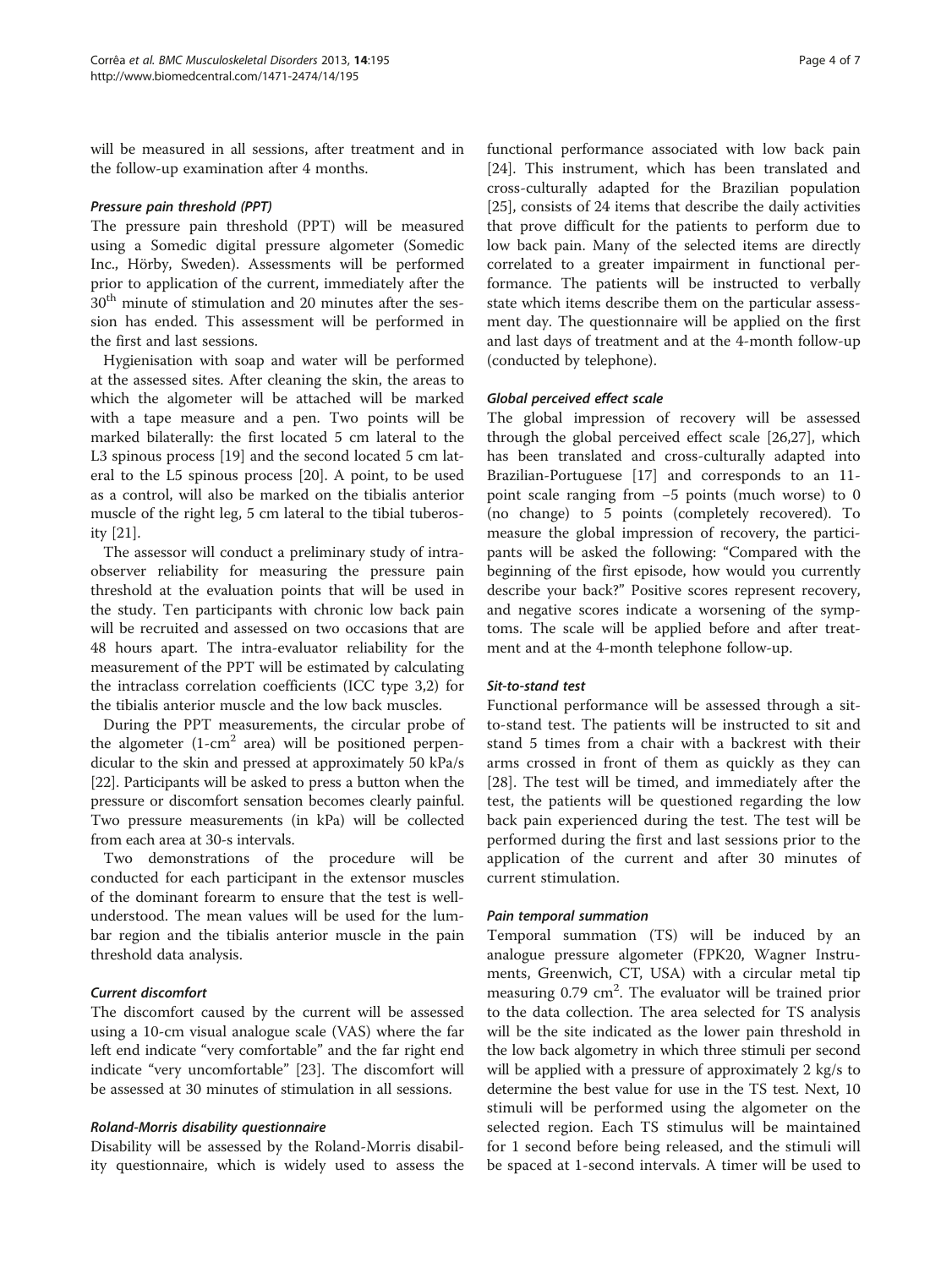ensure that the intervals are respected and that the stimuli are maintained. Participants will be instructed to report pain using the NRS, which will be posted on the wall in front of them, at the first, fifth and tenth stimulus [[29\]](#page-6-0). The TS assessment will be performed prior to initiating the treatment protocol and prior to current application during the last session. To prevent sensitisation interference from the previously performed pain pressure threshold assessment, the TS assessment will begin 2 minutes after the PPT assessment.

#### Conditioned pain modulation

A cold pressor test will be used to assess the activation of the conditioned pain modulation (CPM) [[30\]](#page-6-0). The conditioned stimulus will involve the immersion of the lower limb on the ipsilateral side of the more painful lumbar region. In cases of bilateral pain, the subject will be instructed to report the most painful side [\[31](#page-6-0)]. If no consensus can be reached regarding the most painful side, the right leg will be used. The limb will be immersed in a bucket containing water and ice at 4°C, 3 cm above the lateral malleolus of the ankle. The low back pain intensity will be assessed after 20 seconds of immersion using the NRS. The PPT at the low-back algometry points will be recorded 30 seconds after immersion. After removing the limb from the water, the participants will be questioned regarding their foot pain according to the NRS. A CPM activation test will be performed on the first day of treatment prior to initiating the stimulation and on the last day of the session prior to applying the current so that no interference occurs in the CPM assessment immediately after stimulation.

## Analgesic use

To assess the use of analgesics during the treatment, the assessor will complete a record listing the days of the week from the beginning of the treatment until the date of the last session to note the use of analgesics or antiinflammatory drugs and their dosage during treatment [[10\]](#page-5-0). With this information, any reduction in the use of medications during treatment can be assessed.

# Procedure

## Randomisation

After assessment, the patients will be referred to the therapist responsible for the treatment, who will open the sealed envelope prior to initiating the treatment to determine in which group the patient will be included (Group IFC 1 kHz, Group IFC 4 kHz or the IFC Placebo Group). The randomisation of groups will be performed using a computer-generated, random-number list compiled by an investigator not involved in the patient recruitment or data collection. The group allocation will be concealed by printing the group allocation onto cards and sealing them in consecutively numbered opaque envelopes. The envelopes will be stored in a secure cabinet accessibly only to the allocation investigator and will be opened immediately prior to the intervention allocation.

## Study-blinding assessment

Following the treatment and the follow-up assessments, the therapist will ask the assessor if she believes that the patient received interferential current or the placebo. Additionally, the study participants will answer the same questions justifying their answers. The answers to these questions will be recorded and used to measure the effectiveness of the study blinding [[32\]](#page-6-0).

## Data analysis

Data will be double-entered and analysis will be performed by a blinded statistician. All statistical procedures will be conducted following the intention-to-treat principles. Initially, the descriptive statistics will be used for the studied variables. The data normalisation will be analysed through a visual inspection of the histograms. The between-group differences in the measurements of the primary and secondary outcomes will be compared via linear mixed models using the interaction terms "group versus time" with a Tukey's post-hoc test. For the data analysis, the SPSS (statistical package for social sciences) version 19.0 for Windows and Microsoft Excel 2007 will be used. All tests will be performed assuming a significance level of  $p < 0.05$ .

## Sample size calculation

To obtain the total number of participants in the present study, the sample size was calculated to detect a difference of 1 point in the pain intensity outcome as measured by the numerical rating scale (NRS) (Costa et al. 2008) with a standard deviation of 1.47 points [[33\]](#page-6-0). A statistical power of 80%, a 5% alpha and a possible sample loss of up to 15% were considered. Therefore, 50 patients per group (150 in total) will be required (Minitab, v. 15, State College, PA).

# **Discussion**

The results of the present study will provide more accurate estimates of the therapeutic effects and parameters of interferential currents. The last systematic review on the subject [\[12](#page-5-0)] suggests that new studies need to be performed given the lack of high-quality research on the use of interferential current in patients with low back pain. This study can also provide information on the effects of the current on the pain mechanisms and the optimum carrier frequency for use in the analgesia of chronic, nonspecific low back pain. The results of the present study may also assist physical therapists in making clinical decisions based on a high-quality randomised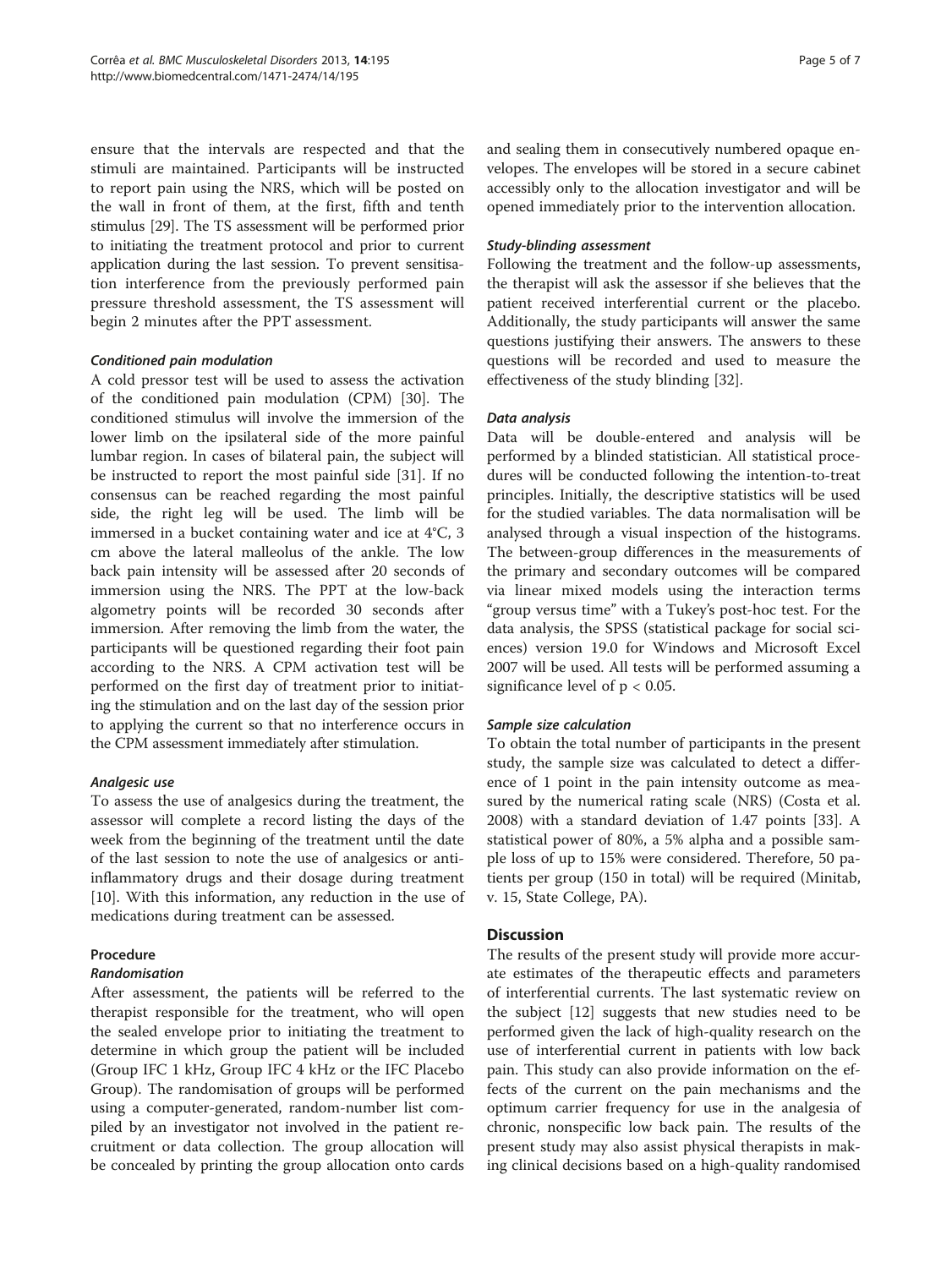<span id="page-5-0"></span>controlled trial. An appropriate choice of therapy can increase the efficacy of low back pain treatments, thereby increasing patients' satisfaction and reducing the social costs associated with these patients.

The strengths of the present study include a high quality design that supports strong clinical evidence. The use of a placebo group enables an analysis of the therapy's effectiveness and aids in understanding the placebo effect. The study's blinding assessment indicates the reliability of the assessor and patient blinding. The present study is the first to compare different IFC carrier frequencies in patients suffering from pain and to assess the long-term effects of the treatment.

The study's limitations include the impossibility of completely blinding the therapist due to the nature of the intervention and the lack of a control group (undergoing no treatment) for comparison with the other groups.

#### Abbreviations

ADLs: Activities of daily living; TENS: Transcutaneous electrical nerve stimulation; CNS: Central nervous system; IFC: Interferential current; AMF: Amplitude-modulated frequency; NRS: Numeric rating scale; PPT: Pressure pain threshold; ICC: Intraclass correlation coefficients; VAS: Visual analogue scale; TS: Temporal summation; CPM: Conditioned pain modulation.

#### Competing interests

We certify that no party with a direct interest in the results of the research supporting this article has or will confer benefits on us or on any organisation with which we are associated.

#### Authors' contributions

JBC, REL, LOPC and KAS were responsible for conceiving and designing the study. REL and LPOC are the study coordinators. JBC and NTBO are responsible for data collection. All authors have contributed for writing and approved this manuscript.

#### Acknowledgements

The authors thank the financial support obtained from Fundação de Amparo a Pesquisa do Estado de São Paulo (FAPESP), Brazil; funder approval number: 2012/13910-2 and from Conselho Nacional de Desenvolvimento Científico e Tecnológico (CNPq), Brazil; funder approval number: 473929/2012-0.

#### Author details

<sup>1</sup>Master's and Doctoral Programs in Physical Therapy, Universidade Cidade de São Paulo (UNICID), São Paulo, Brazil. <sup>2</sup> Graduate Program in Physical Therapy and Rehabilitation Science, University of Iowa, College of Medicine, Iowa City, IA, USA.

#### Received: 25 March 2013 Accepted: 21 June 2013 Published: 27 June 2013

#### References

- 1. Koldas Dogan S, Sonel Tur B, Kurtais Y, Atay MB: Comparison of three different approaches in the treatment of chronic low backpain. Clin Rheumatol 2008, 27:873–881.
- 2. Delitto A, George SZ, Van Dillen LR, Whitman JM, Sowa G, Shekelle P, Denninger TR, Godges JJ: Low back pain. J Orthop Sports Phys Ther 2012, 42:A1–A57.
- Costa LO, Maher CG, Hancock MJ, McAuley JH, Herbert RD, Costa LO: The prognosis of acute and persistent low-back pain: a meta-analysis. CMAJ 2012, 184:E613–E624.
- 4. Staud R: Evidence for shared pain mechanisms in osteoarthritis, low back pain, and fibromyalgia. Curr Rheumatol Rep 2011, 13:513-520.
- 5. Woolf CJ, Salter MW: Neuronal plasticity: increasing the gain in pain. Science 2000, 288:1765–1769.
- 6. Ma YT, Sluka KA: Reduction in inflammation-induced sensitization of dorsal horn neurons by transcutaneous electrical nerve stimulation in anesthetized rats. Exp Brain Res 2001, 137:94–102.
- 7. Nijs J, Meeus M, Van Oosterwijck J, Roussel N, De Kooning M, Ickmans K, Matic M: Treatment of central sensitization in patients with "unexplained" chronic pain: what options do we have? Expert Opin Pharmacother 2011, 12:1087–1098.
- 8. De Rosa CP, Porterfield JA: A physical therapy model for the treatment of low back pain. Phys Ther 1992, 72:261–269. discussion 270–262.
- 9. Airaksinen O, Brox JI, Cedraschi C, Hildebrandt J, Klaber-Moffett J, Kovacs F, Mannion AF, Reis S, Staal JB, Ursin H, Zanoli G: Chapter 4. European guidelines for the management of chronic nonspecific low back pain. Eur Spine J 2006, 15(Suppl 2):S192–S300.
- 10. Facci LM, Nowotny JP, Tormem F, Trevisani VF: Effects of transcutaneous electrical nerve stimulation (TENS) and interferential currents (IFC) in patients with nonspecific chronic low back pain: randomized clinical trial. Sao Paulo Med J 2011, 129:206–216.
- 11. Hurley DA, McDonough SM, Dempster M, Moore AP, Baxter GD: A randomized clinical trial of manipulative therapy and interferential therapy for acute low back pain. Spine (Phila Pa 1976) 2004, 29:2207-2216.
- 12. Fuentes JP, Armijo Olivo S, Magee DJ, Gross DP: Effectiveness of interferential current therapy in the management of musculoskeletal pain: a systematic review and meta-analysis. Phys Ther 2010, 90:1219–1238.
- 13. Dounavi MD, Chesterton LS, Sim J: Effects of interferential therapy parameter combinations upon experimentally induced pain in pain-free participants: a randomized controlled trial. Phys Ther 2012, 92:911-923.
- 14. Fuentes CJ, Armijo-Olivo S, Magee DJ, Gross D: Does amplitude-modulated frequency have a role in the hypoalgesic response of interferential current on pressure pain sensitivity in healthy subjects? A randomised crossover study. Physiotherapy 2010, 96:22–29.
- 15. Hogenkamp M, Mittelmeijer E, Smits I, Stralen CV: Interferential therapy: Therapy Manual. Netherlands: Enraf-Nonius B. V; 2005:1–27.
- 16. Venancio RC, Pelegrini S, Gomes DQ, Nakano EY, Liebano RE: Effects of carrier frequency of interferential current on pressure pain threshold and sensory comfort in humans. Arch Phys Med Rehabil 2013, 94:95–102.
- 17. Costa LO, Maher CG, Latimer J, Ferreira PH, Ferreira ML, Pozzi GC, Freitas LM: Clinimetric testing of three self-report outcome measures for low back pain patients in Brazil: which one is the best? Spine (Phila Pa 1976) 2008, 33:2459–2463.
- 18. Turk D, Melzack R: Handbook of Pain Assessment. New York: The Guilford Press; 1992.
- 19. Meeus M, Roussel NA, Truijen S, Nijs J: Reduced pressure pain thresholds in response to exercise in chronic fatigue syndrome but not in chronic low back pain: an experimental study. J Rehabil Med 2010, 42:884-890.
- 20. Schenk P, Laeubli T, Klipstein A: Validity of pressure pain thresholds in female workers with and without recurrent low back pain. Eur Spine J 2007, 16:267–275.
- 21. O'Neill S, Kjaer P, Graven-Nielsen T, Manniche C, Arendt-Nielsen L: Low pressure pain thresholds are associated with, but does not predispose for, low back pain. Eur Spine J 2011, 20:2120–2125.
- 22. Liebano RE, Rakel B, Vance CG, Walsh DM, Sluka KA: An investigation of the development of analgesic tolerance to TENS in humans. Pain 2011, 152:335–342.
- 23. Barr JO, Weissenbuehler SA, Cleary CK: Effectiveness and Comfort of Transcutaneous Electrical Nerve Stimulation for Older Persons withChronic Pain. J Geriatr Phys Ther 2004, 3:93-99.
- 24. Roland M, Morris R: A study of the natural history of low-back pain. Part II: development of guidelines for trials of treatment in primary care. Spine (Phila Pa 1976) 1983, 8:145–150.
- 25. Nusbaum L, Natour J, Ferraz MB, Goldenberg J: Translation, adaptation and validation of the Roland-Morris questionnaire–Brazil Roland-Morris. Braz J Med Biol Res 2001, 34:203–210.
- 26. Feinstein A: Clinimetrics. New Haven: Yale University Press; 1987.
- 27. Kamper SJ, Maher CG, Mackay G: Global rating of change scales: a review of strengths and weaknesses and considerations for design. J Man Manip Ther 2009, 17:163–170.
- 28. Simmonds MJ, Olson SL, Jones S, Hussein T, Lee CE, Novy D, Radwan H: Psychometric characteristics and clinical usefulness of physical